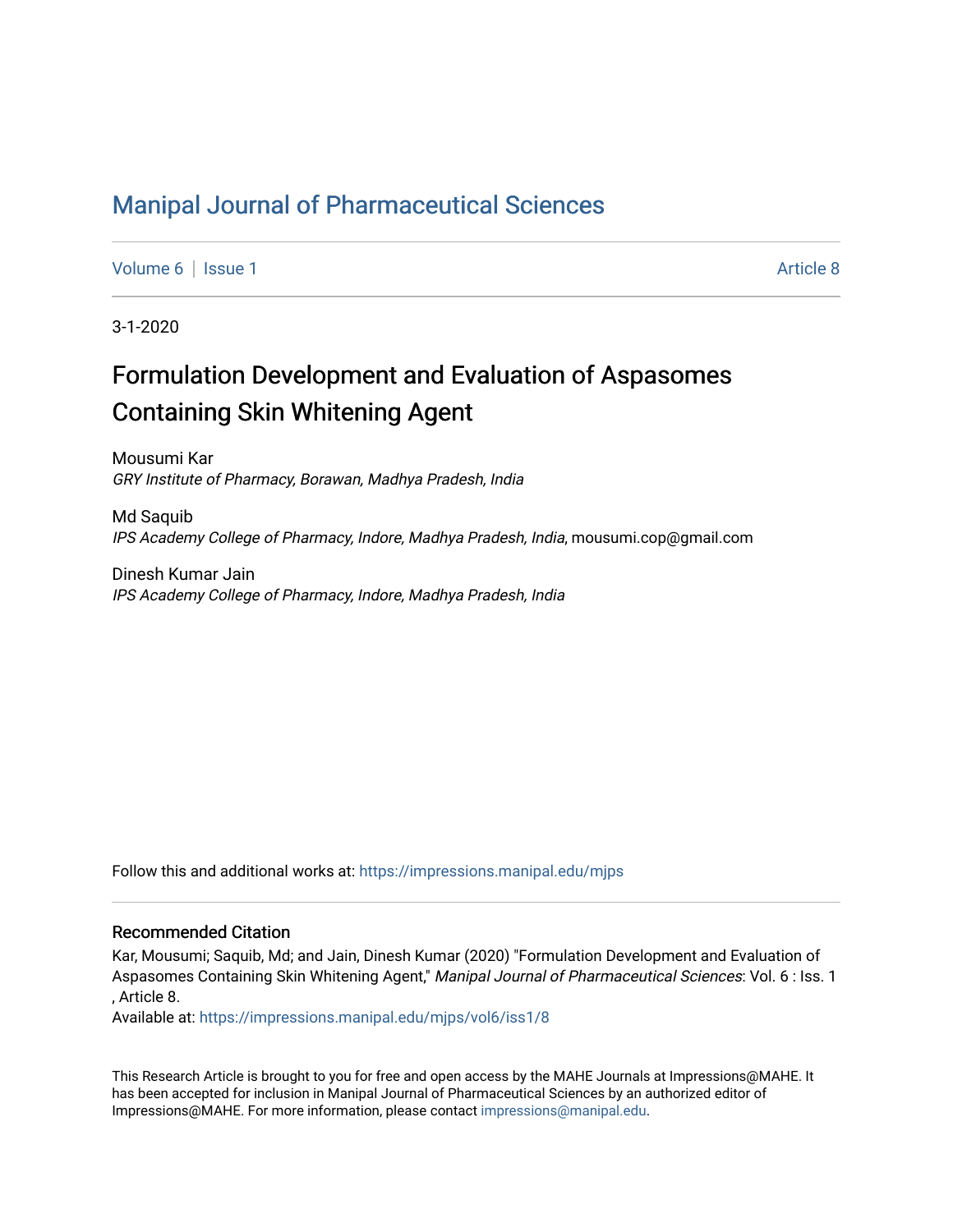# Research Article Development and Evaluation Oeses Containing Skin Whitening Skin Whitening Agent

# **Formulation Development and Evaluation of Aspasomes Containing Skin Whitening Agent**

Mousumi Kar\*, Md Saquib and Dinesh Kumar Jain

Email: mousumi.cop@gmail.com

## **Abstract**

Skin darkening in elderly and middle age men and women has been a constant problem which is both aesthetic as may also be pathological in nature. Demand for skin lightening cosmetics is immense, as many people wish to modify, change, their skin colour, or for depigmenting skin in treatment of hyperpigmentation, freckles, or lentigines. The major enzyme that is involved in the melanin synthesis is Tyrosinase and skin whitening may occur in the event of the use of Tyrosine inhibitors which decrease or block the synthesis of melanin. For the treatment of skin whitening, targeted biological vesicles may be used. In the present research, cholesterol and negatively charged lipids were used along with Ascorbyl palmitate (ASP) and Quercetin (QZT) to formulate bilayer vesicles. When the lipid formed the aspasomes, then Quercetin was encapsulated in the bilayer by sonication. It was observed that when a combination of ascorbyl palmitate and Quercetin was used, a synergistic effect was observed and could be used as a skin lightening cosmetic product. Quercetin inhibits tyrosinase formation inhibiting melanin formation and ascorbyl palmitate has antioxidant and skin whitening property and is carrier. The formulations were optimized for particle size and per cent drug entrapment at different temperature, volume of hydration, and time of hydration. The content of Ascorbyl palmitate and cholesterol used had an effect on the size and entrapment in the vesicles. Franz diffusion assembly was used to study the in-vitro transdermal permeation of aspasomal QZT, aspasomal-QZT gel and QZT-solution across excised rat skin and it was found that the results were best with the aspasomal QZT.

**Key words:** Ascorbyl palmitate, Skin whitening agent, Quercetin, vesicles, Transdermal penetration

#### **Introduction**

The demand for skin lightening cosmetics is immense, as many people wish to modify, or change, their skin colour, whilst others use it for de-pigmenting the skin in the treatment of hyperpigmentation, freckles, or lentigines. Melanin defenses the harmful effects of ultra violet light of the sun and therefore skin lightening may be achieved by blocking or somehow reducing the effect of tyrosinase inhibitors. Tyrosinase is a glycosylated, monooxygenase containing copper, which is associated with many functions in our body. It is widely available in nature. Primarily, this

**Mousumi Kar1 , Md Saquib2 , Dinesh Kumar Jain2**

*1 GRY Institute of Pharmacy, Borawan, Madhya Pradesh, India 2 IPS Academy College of Pharmacy, Indore, Madhya Pradesh, India*

*\** Corresponding Author

Date of Submission: 16-Jan-2020, Date of Revision: 3-Feb-2020 Date of Acceptance: 04-Feb-2020

enzyme is associated with the initial two steps in the melogenesis in mammals which is the process of production of melanin (a dark macromolecule) and is responsible to give a certain colour to hairs and skin of mammals. Hyper-pigmentation occurs upon the over-activity of this enzyme because of the overproduction of melanin. When the enzyme tyrosinase is inhibited, it leads to reduced melanin production.

The amino acid L-tyrosine undergoes a two-step hydroxylation to form L-3,4-dihydroxyphenylalanine, L-DOPA, and then the oxidation of L-DOPA occurs to form dopaquinone1 . This quinone is a highly reactive compound and can spontaneously polymerize to form melanin. Therefore, the skin whitening activity is usually studied through the inhibition ability of dopachrome formation.

Ascorbic acid and various derivatives of it have been used in the preparation of dermatological and

**How to cite this article:** Kar M, Saquib M, Jain DK. Formulation Development and Evaluation of Aspasomes Containing Skin Whitening Agent. *MJPS* 2020; 6(1): 47-53.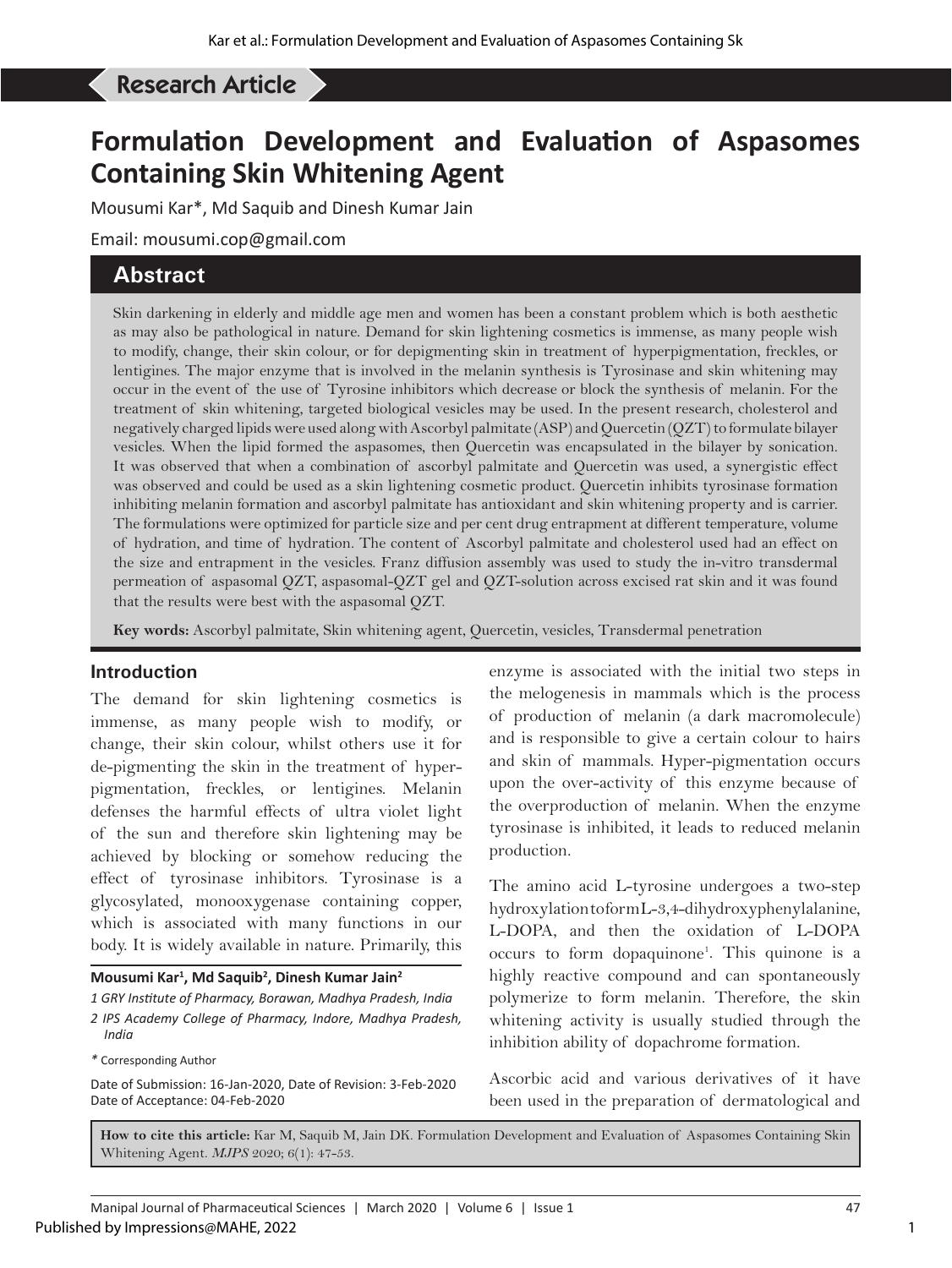cosmetic formulations. As it has the capability to reduce skin pigmentation and melanin decomposition and also improves skin elasticity by aiding collagen formation hence finds its use in skin whitening products. Ascorbic acid is less stable than Ascorbyl palmitate. The synthetic lighteners may cause skin sensitization and also show cytotoxic side effects. Therefore, safer alternatives containing Quercetin, and Vitamin C and its derivatives are useful and show synergistic effects. Also, these do not have cytotoxic effects to melanocytes. Quercetin is a potent inhibitor of melanogenesis and is a flavonoid by nature. It also decreases the intracellular tyrosinase activity. The inhibition of melanogenesis by quercetin is found to be due to both its tyrosinase inhibition activity along with protein expression.

Quercetin is been found to be associated with either inhibiting the biosynthesis of melanin biosynthesis or cause for inhibition of free-radical formation. It enhances collagen biosynthesis. But due to its low chemical stability, the practical applications are limited. When Ascorbyl palmitate is used along with Quercetin, better skin absorption, especially as a lipid based delivery system for topical delivery, is observed. Aspasomes are lipophilic drug carrier systems and can act as a local depot to improve drug action for skin whitening and anti-ageing effects for different classes of drugs.

## **Materials and Methods**

Quercetin was obtained from Hi Media Laboratories, Mumbai, India. Ascorbic acid-6-palmitate was obtained from Sigma Chemicals, St Louis, M O, USA; and Cholesterol from Loba Chemie Pvt Ltd.

https://impressions.manipal.edu/mjps/vol6/iss1/8

Mumbai and Span 40 was obtained from SD fine-Chemicals Ltd, Mumbai. All other chemicals used were of analytical grade.

## *Preparation of Aspasomes*

Film hydration was used to prepare aspasomes under nitrogen atmosphere, where the lipid mixture (ascorbyl palmitate: cholesterol) in molar ratio (Table 1) was mixed with Span 40. The drug was added to a mixture of chloroform and methanol and this system was kept under reduced pressure in rotary evaporator at a temperature of 50 °C to form a thin dry film on wall of round bottom flask. Then, 10 ml of phosphate buffered saline (PBS pH 7.4) for hydration of the dried thin lipid film was added. Ultrasonication was done for 2 minutes at 50% of maximum output and then aspasomes were stored in nitrogen-purged vials.

## *Preparation of Aspasomal-gel*

Carbapol gel was added to the Aspasomes dispersion in ratio of 1:1 (w/w) at 200 rpm/min for 5 minutes. Various concentrations of Quercetin and carbapol were prepared and parables along with 2–15% of propylene glycol were added to the Aspasomal gels.

## **Characterization** *Characterization of Aspasomes*

## **Photomicrography**

The aspasomes (unsonicated) were photomicrographed using a camera fitted over microscope to confirm formation and pattern/nature of vesicles.

| S No    | Ingredients                   | Formulations                                                                  |                  |                  |                  |                  |      |      |  |
|---------|-------------------------------|-------------------------------------------------------------------------------|------------------|------------------|------------------|------------------|------|------|--|
|         | $\pmod{%}$                    | ASP <sub>1</sub>                                                              | ASP <sub>2</sub> | ASP <sub>3</sub> | ASP <sub>4</sub> | ASP <sub>5</sub> | ASP6 | ASP7 |  |
| 1.      | Ascorbyl palmitate            | 50                                                                            | 55               | 45               | 40               | 60               | 75   | 25   |  |
| 2.      | Cholesterol                   | 50                                                                            | 45               | 55               | 60               | 40               | 25   | 75   |  |
| 3.      | Drug                          | $20 \text{ mg}$                                                               |                  |                  |                  |                  |      |      |  |
| 4.      | Chloroform and methanol (9:1) | qs (As minimum quantity to dissolve Ascorbyl palmitate: cholesterol mixture). |                  |                  |                  |                  |      |      |  |
| 5.      | Phosphate buffer (pH 7.4)     | qs (To make up volume up to 10 ml).                                           |                  |                  |                  |                  |      |      |  |
| For gel |                               |                                                                               |                  |                  |                  |                  |      |      |  |
| 1.      | Carbopol-940                  | $0.5 - 2.5\%$ w/w                                                             |                  |                  |                  |                  |      |      |  |
| 2.      | Propylene glycol              | 15                                                                            |                  |                  |                  |                  |      |      |  |
| 3.      | Methyl paraben                | 0.2                                                                           |                  |                  |                  |                  |      |      |  |
| 4.      | Triethanolamine               | To adjust pH                                                                  |                  |                  |                  |                  |      |      |  |
| 5.      | DM water                      | qs                                                                            |                  |                  |                  |                  |      |      |  |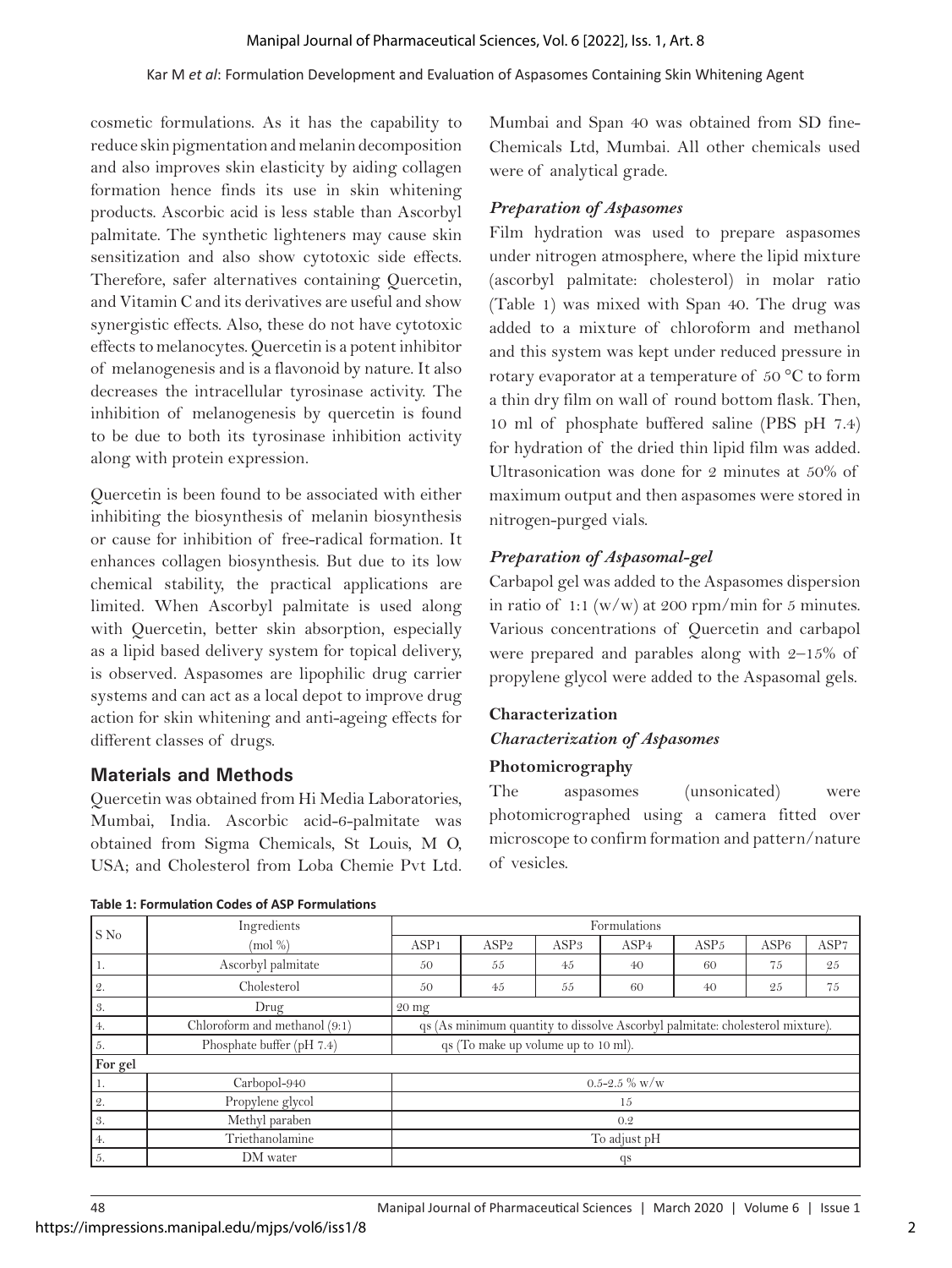#### **Size and size distribution**

Aspasomal particle size and particle size distribution was determined using a dynamic light scattering system (Malvern 4700, Malvern, UK), where the temperature was 90º and He-Ne laser system was used.

### **Per cent entrapment**

The Quercetin entrapment capacity was done by centrifugation using a cooling micro centrifuge. The specifications were  $4 \text{ °C}$  at 12,000 rpm for 15 minutes. The supernatant (free drug in PBS pH7.4) and sediment (vesicle entrapping the Quercetin) were collected separately. The supernatant and sediment (lysis of vesicles by Triton X-100 0.5% v/v or methanol) were removed and analyzed for drug.

The entrapment efficiency was calculated using:

$$
EE \% = \lfloor (T-S)/T \rfloor \ge 100
$$

Where,

T is the total amount detected both in supernatant and sediment.

S is the amount detected only in the supernatant.

## **Surface Morphology (SEM)**

The SEM images were observed using Hitachi S-576 Scanning electron micrograph at a temperature of 25  $\pm$  2°C. For this, appropriate dilutions of aspasomal dispersion were made and sonicated. A few drops of formulation were placed on the grid and dried. After drying, the photographs were taken.

## **Zeta potential**

Malvern Zetasizer 2000 was used to measure zeta potential of the formulations. The dispersion was mixed with the PBS pH 7.4 and measurements were taken in triplicate in multimodal mode. The charge on vesicles and mean zeta potential values were directly obtained.

## *Characterization of Aspasomal gel* **Viscosity**

Viscosity of gels was measured using Brookfield digital viscometer. The TF S-96 spindle at 10 rpm was used. Once gel settled at room temperature, the measurements were taken.

**Table 2: Formulation and physicochemical characterization of quercetin aspasomes**

| Codes            | Particle size<br>(nm)     | Percent<br>Entrapment<br>Efficiency<br>(%) | Zeta<br>potential<br>(mv) |                 |  |  |
|------------------|---------------------------|--------------------------------------------|---------------------------|-----------------|--|--|
| ASP <sub>1</sub> | 384.2±5.48                | 52.41±0.60                                 | $-48.2 \pm 2.4$           |                 |  |  |
| ASP <sub>2</sub> | 414.8±6.42                | $46.72 \pm 0.86$                           | $-45.3 \pm 2.8$           |                 |  |  |
| ASP <sub>3</sub> | $438.6 \pm 7.36$          | $33.82 \pm 1.46$                           |                           | $-42.4 \pm 5.4$ |  |  |
| ASP <sub>4</sub> | 498.8±7.64                | $27.42 \pm 1.20$                           |                           | $-39.8\pm4.4$   |  |  |
| ASP <sub>5</sub> | 680.2±6.10                | $30.80 \pm 1.68$                           |                           | $-36.2 \pm 3.3$ |  |  |
| ASP6             | 632.7±5.84                | $25.56 \pm 2.80$                           |                           | $-31.3 \pm 4.2$ |  |  |
| ASP <sub>7</sub> | 768.3±10.4                | 17.42 ± 2.48                               |                           | $-27.6 \pm 3.8$ |  |  |
| Of Gel           |                           |                                            |                           |                 |  |  |
|                  | Spreadability<br>(g.cm/s) | Viscocity<br>$(cps \pm SD)$                | pH<br>value               | Drug<br>content |  |  |
| APG1             | 32.42                     | 33480±2.54                                 | 7.1                       | 91.4            |  |  |
| APG2             | 24.28                     | 37520±3.20                                 | 6.8                       | 89.5            |  |  |
| APG.3            | 16.38                     | 43780±1.82                                 | 6.7                       | 87.3            |  |  |
| APG4             | 9.44                      | $50220 \pm 3.48$                           | 6.4                       | 88.3            |  |  |
| APG <sub>5</sub> | 5.62                      | 54220±2.20                                 | 6.3                       | 82.2            |  |  |

## **Spreadability**

A wooden block and glass was used to determine spreadabilty. A wooden block was fixed with a pulley and glass slide and a pan was attached. Measured amount of the gel was placed on fixed glass slide so that the gel was exactly between the two slides for a duration of 5 minutes. The total time taken for the slides to separate was noted. The experiment was done in triplicate and the results noted.

Spreadability was determined using formula:

## S=M.L/T

Where,

S is spreadabilty in gm-cm/sec,

M is mass in grams,

L is glass length and

T is time in seconds.

## **Extrudability**

Extrudability was determined by finding out the amount of gel extruded from the lacquered aluminium collapsible tube containing the gel. Upon removal of the cap, the gel extruded out until pressure dissipated. The weight of 0.5 cm ribbon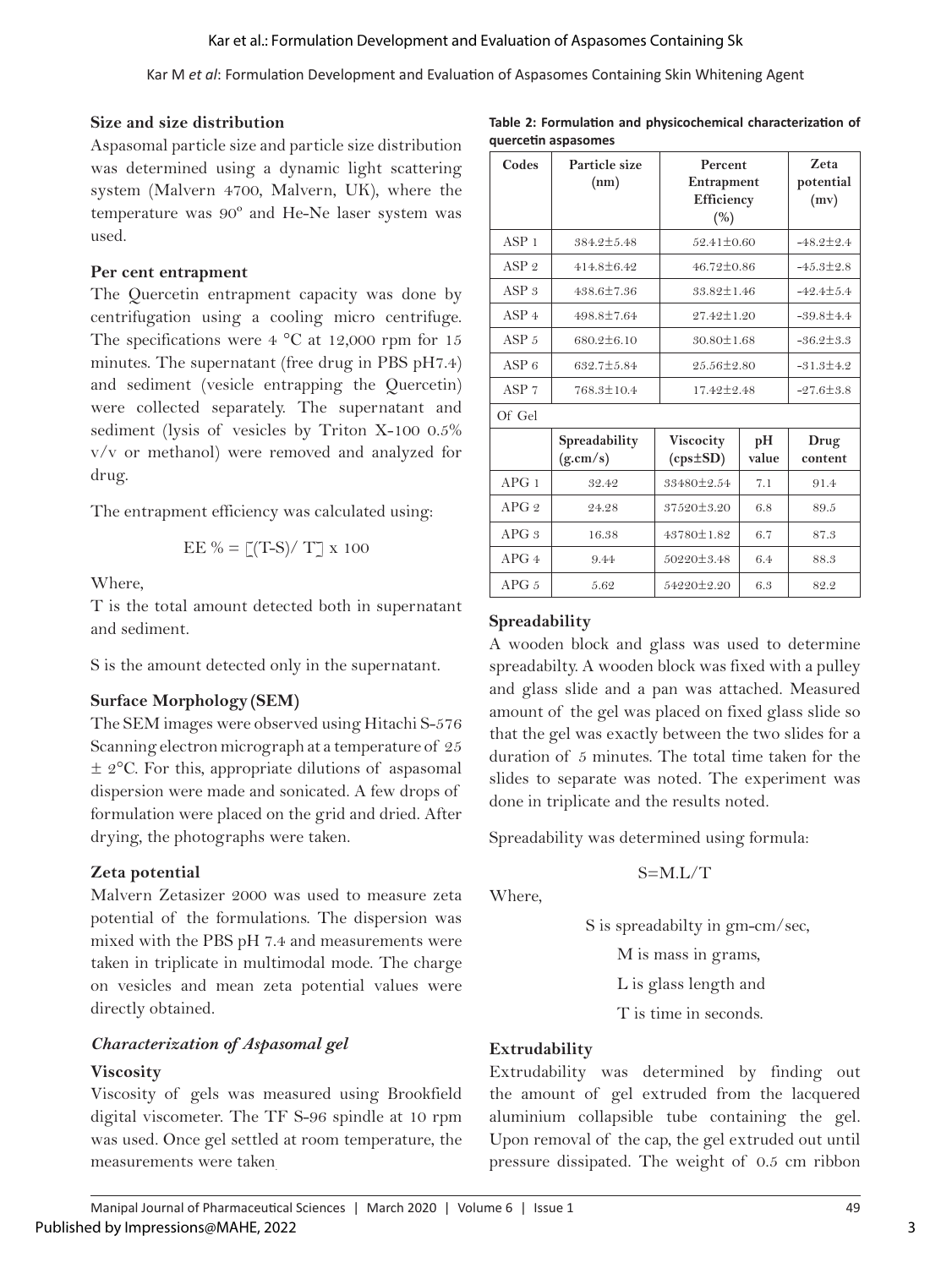of the extruded aspasomal-gel in 10 seconds was determined using the formula"

$$
E = (W_e / W_t) \times 100
$$

Where,

 $E = %$  Extrudability

 $W_e$  = Amount of gel extruded in g

 $W_t$  = Total amount of gel in the tube in g

#### **Measurement of pH**

Digital pH meter at a constant temperature was used to measure pH of the gel.

#### **Drug content**

One gram of Aspasomal gel was diluted with 10 ml of distilled water containing Triton X-100 (0.5%  $v/v$ ) to cause lysis of vesicles. It was mixed to get a slightly opaque dispersion and the centrifuged at 3,000 rpm for 30 minutes. The supernatant was filtered through the polycarbonate membrane filter  $(0.20 \mu m)$  and diluted with 10 ml of distilled water and analyzed for drug. The Quercetin concentration was determined by measuring absorbance at 369 nm using UV-spectrophotometer.

## *Comparative evaluation of Developed system and Aspasomal gel*

## *In vitro* **release study**

Release studies were carried out after removing un-entrapped Quercetin by dialyzing the original preparation. A dialysis membrane (Hi-Media, Mumbai) weight cut off between 12,000 and 14,000 daltons was used. Pre-soaked membrane (phosphate buffer pH 7.4 for 12 hours) was used and 5 ml of dialyzed preparation was added and release studies carried out taking 100 ml of PBS 7.4 in receptor cell. Aliquots (5 ml) were withdrawn at regular intervals and refreshed with fresh buffer. The

study was carried out for 18 hours. Samples were analyzed for Quercetin using Ultraviolet (UV) spectrophotometer. The same was repeated with aqueous Quercetin solution and aspasomal-gel. All experiments were performed in triplicate and reported as mean ± standard deviation.

#### *In vitro* **Transdermal permeation**

The in-vitro permeation of the formulations was studied using Franz diffusion assembly at a temperature of  $32 \pm 1^{\circ}$ C. Phosphate buffer saline pH 6.4 (16 ml) was placed in the receptor compartment and stirred at 100 rpm using a magnetic stirrer. The dorsal skin was excised of the sacrificed rat and kept in distilled water initially, then placed on aluminium foil and the adhering fat and/or subcutaneous tissue from the dermal side of skin were gently removed. This skin was mounted onto the receptor compartment with the stratum corneum side facing upward into the donor compartment and the aspasomal formulation (200 µl) was applied.

One ml of aliquots were withdrawn through the sampling port at predetermined time intervals over 24 hours, replenished with equal volume of fresh buffer and analyzed for drug content. The experiments were performed in triplicates. Same were performed with aqueous Quercetin solution, and aspasomal-gel and the cumulative amount of drug permeated determined.

## *In vivo* **study**

### *Depigmenting Activity*

Depigmenting activity was evaluated in mice. Five week old mice were selected with weights ranging from 20 gms-25 gms and housed in stainless steel cages (temperature 25-28°C ) and with alternating day and night cycles of 12 hours. The animals were allowed to adjust for 7 days prior to the experiment. The hairs were shaven and then the animals were

**Table 3: Stability studies of ASP-QZT dispersion and ASP-QZT gel**

|                   | ASP-quercetin dispersion            |       |                   |       | ASP-quercetin gel |                  |                  |      |  |
|-------------------|-------------------------------------|-------|-------------------|-------|-------------------|------------------|------------------|------|--|
| Number of<br>days | <b>Entrapment efficiency</b><br>(%) |       | Vesicle size (nm) |       | <b>Viscosity</b>  | Drug content     |                  |      |  |
|                   | $4 - 8^{\circ}C$                    | RT    | $4 - 8^{\circ}C$  | RT    | $4 - 8^{\circ}C$  | RT               | $4 - 8^{\circ}C$ | RT   |  |
|                   | 52.43                               | 52.26 | 348.6             | 348.6 | $34360 \pm 2.54$  | $34360 \pm 2.54$ | 91.4             | 91.3 |  |
| 15                | 51.24                               | 49.45 | 350.8             | 352.4 | $38640 \pm 1.92$  | $39530 \pm 1.92$ | 90.8             | 90.6 |  |
| 30                | 49.18                               | 46.68 | 352.5             | 360.9 | $39640 \pm 1.80$  | $45440 \pm 2.80$ | 87.7             | 88.5 |  |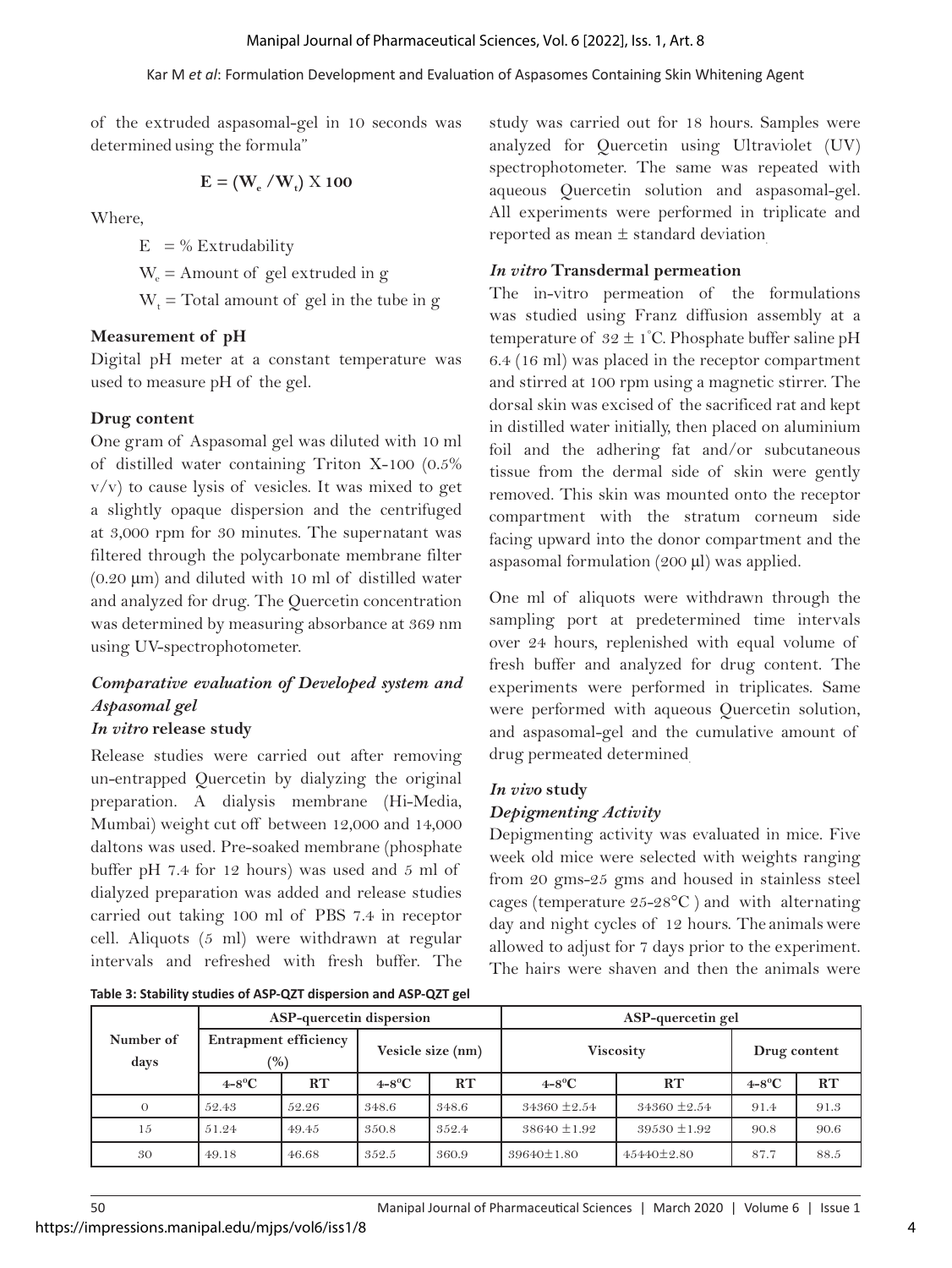allowed a day rest. Then, UV irradiations were directed daily for 30 seconds using eight Philips TL12/20 W fluorescent sunlamp tubes which were positioned at 35 cm. The lamp emitted radiations between 210 nm-300 nm. The daily dose was kept at 99 mJ⁄cm2 . Mice were kept unrestrained during the procedure. After the pigmentation was developed, the standard sample was applied. Four groups of three mice, and each were smeared twice daily with hydrogel (control), 2% Quercetin cream (standard), 2% ASP Quercetin gel. The applications continued for four weeks and the skin-whitening effect was measured on the skin every day and photographic images were taken.

#### *Skin irritation studies*

The albino rats of either sex weighing 20-22 g were used. Intact skin after hair removal before three days of experiments was taken for the study. Four groups of animals were taken and aspasomal gel was applied on test animal. A piece of cotton wool, soaked in saturated drug solution was placed on the back of mice taken as control. The animals were treated daily for seven days and the treated skin was visually examined for erythema and edema.

#### *Stability studies*

The optimized ASP dispersion batch ASP1 and its optimized batch of Aspasomal gel APG1 were kept in sealed vials (30 ml capacity) and stored at 2°-8°C (refrigerated temperature),  $25 \pm 2$ °C (room temperature, RT) for three months. Samples at each temperature conditions were taken at different time intervals and then observed under microscope for change in consistency (crystal formation) and drug retention. The drug retention was determined by centrifuging the sample at 12,000 rpm for 30 minutes and the supernatant analyzed for free drug. The experiments were performed in triplicate *(n=3)*.

#### **Results and Discussions**

Photomicrography of aspasomes was done and it was found that multilaminar vesicles (Fig 1) are formed. The mean diameter of the aspasomal dispersions was 520 nm with a size distribution of 350 nm to 800 nm before the process of lyophylization. The entrapment efficiency of quercetin aspasomes was found to be maximum in (52.41%) in which the concentration of ascorbyl palmitate and cholesterol are equal. The Scanning Electron Microscopy analysis (SEM) of quercetin aspasomes is shown in Figure 1. It indicates that the aspasomes are bilayered with almost spherical shape and uniform size. Zeta potential was determined and found to be between -27.6±3.8 to -48.2±2.4 and 0.433 to 0.970 respectively.



Figure 1: SEM image of optimized formulations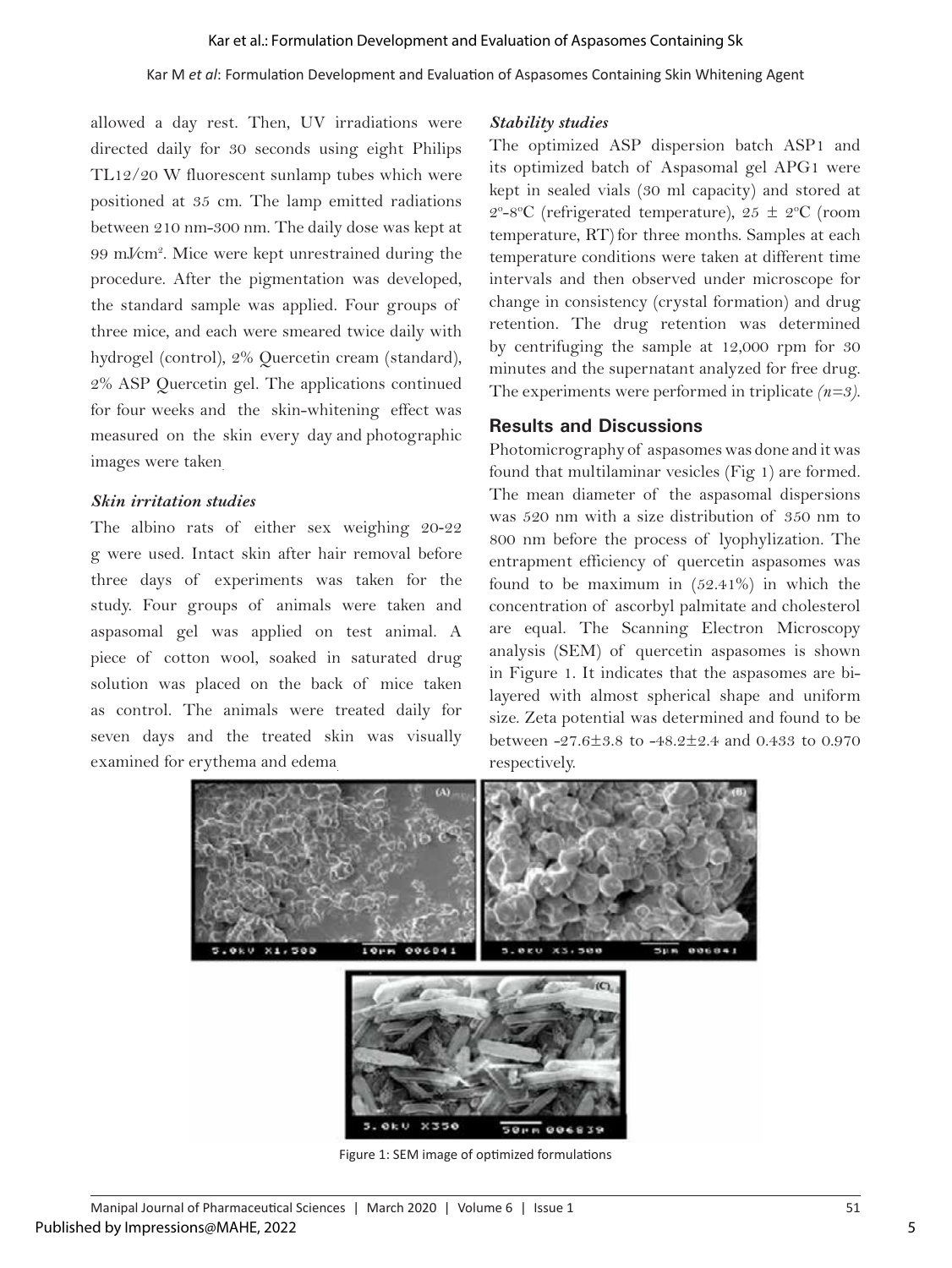#### Manipal Journal of Pharmaceutical Sciences, Vol. 6 [2022], Iss. 1, Art. 8

#### Kar M *et al*: Formulation Development and Evaluation of Aspasomes Containing Skin Whitening Agent



Figure 2: Depigmentation Activity of formulations

#### *Aspasomal Gel Formulation*

Psychorheological characteristic of Aspasomal Gel was found that all the formulations were smooth, clear, transparent and shows no clogging which indicates the good texture of formulation and excellent homogeneity. In APG1, formulation concentration of carbopol 940 was 0.5 % so the viscosity of this formulation was found to be  $34,360 \pm 2.54$  cps which was gradually increased due to increase concentration of carbopol 940. The spreadability values are shown in range of 6.67 - 30.34 g.cm/s. However the spreadability values decreased with the concentration of carbopol in gel. The decrease in spreadability was due to the increase in the viscosity of gel. Extrudability of all gel formulation was excellent, the gel containing 0.5 carbopol extrudes easily and the value decreases with the concentration of carbopol 940 but all formulation shows very good to excellent extrudability. The pH of all formulations were in the range of 6-7 that suited the skin indicating the skin compatibility and it is primary requirement. There was no significant difference observed in the percentage of drug at various locations, indicating that the method used to disperse the aspasomal dispersion in the gel base is satisfactory. It was clear from the results that APG1

formulation was better than other formulation therefore it was taken for further study.

*In vitro* studies of developed system and aspasome gel was performed and in the study up to 78% of drug released rapidly and then the release was linear, after which the drug release rate decreased. In comparative percentage i*n-vitro* drug release of Plain QZT, Aspasomal QZT, and Aspasomal QZT gel, it was found that the Aspasomal QZT-gel showed much slower release rate than Aspasomal QZT and plain QZT. In the drug permeation study, quercetin aspasomes permeation on topical application was better than the plain quercetin and aspasomal quercetin gel.

*In-vivo* skin irritation which was a visual examination for erythema and edema showed no evidence on test subjects during the two week treatment period. In the depigmentation studies, topical application of quercetin to hairless mice skin showed time related depigmentation of treated sites during the 30 day treatment (Fig 2). Topical application of the aspasomal gel did not cause any visible pigmentary change or local irritation. Definite visual depigmentation was noted after 15, 20, and 25 days, respectively. The visual depigmentation with marketed preparation (standard) and aspasomal QZT gel was observed.

Stability studies of ASP-QZT dispersion, ASP-QZT lyophilized and ASP-QZT gel was performed and after three months of storage at 40 C and RT, no significant changes in the size of all formulations were found. Though, the entrapment of the ASP formulations fell by about 5% in ASP-QZT dispersion. This result may be due to the crystal transition of cholesterol caused by temperature and storing. ASP-QZT lyophilized and ASP-QZT gel exhibited a good stability. No obvious changes in clarity of preparation were found.

Ascorbyl palmitate forms vesicles (Aspasomes) in presence of cholesterol, encapsulating Quercetin solution. The antioxidant potency and its capability to suppress pigmentation of the skin can be used for skin whitening and may find applications as drug delivery system for whitening or brightening the pigmented skin. Aspasomes also significantly